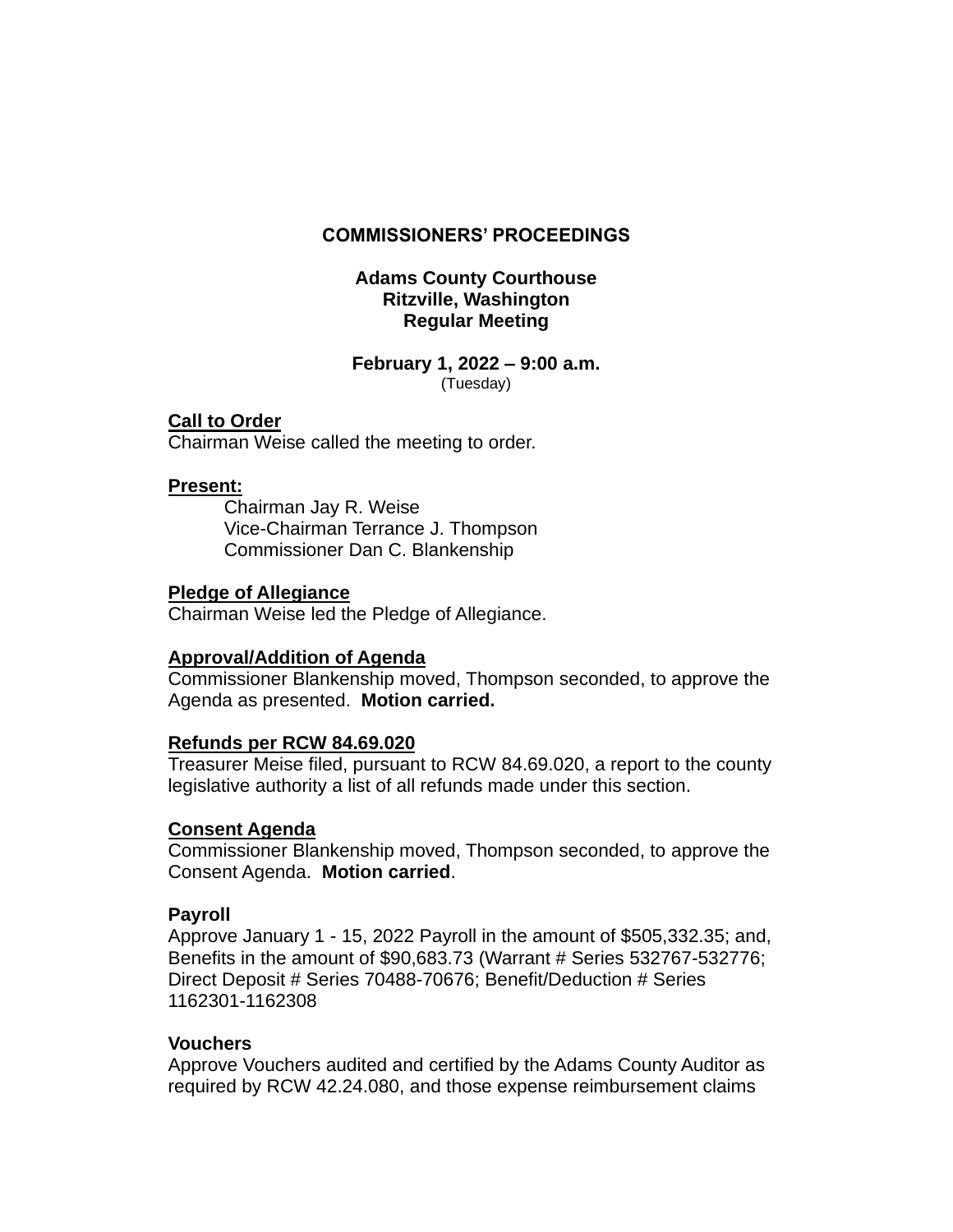certified as required by RCW 42.24.090 and recorded on a listing, which was made available to the Board. These vouchers were listed as follows:

| Fund          | <b>Control Number</b>   | Amount          |
|---------------|-------------------------|-----------------|
| 001           | 22-0044 - 22-0121       | \$275,589.11    |
| 001           | <b>Hand Pays</b>        | \$<br>11,563.61 |
| 0018H 22-0122 |                         | \$<br>525.21    |
| 103           | $22 - 0123 - 22 - 0125$ | \$<br>9,233.00  |
| 104           | 22-0126                 | \$<br>3,927.30  |
| 106           | $22 - 0127 - 22 - 0129$ | \$<br>3,460.32  |
| 107           | 22-0130                 | \$<br>750.00    |
| 111           | 22-0131 - 22-0134       | \$<br>40,500.00 |
| 112           | $22 - 0135 - 22 - 0139$ | \$<br>925.82    |
| 114           | $22 - 0140 - 22 - 0141$ | \$<br>595.00    |
| 116           | $22 - 0142 - 22 - 0143$ | \$<br>1,651.79  |
| 123           | $22 - 0144 - 22 - 0145$ | \$<br>13,025.00 |
| 131           | $22 - 0146 - 22 - 0147$ | \$<br>118.61    |
| 166           | 22-0148 - 22-0152       | \$<br>1,648.94  |
| 502           | $22 - 0153 - 22 - 0164$ | \$<br>22,578.60 |
| 108           | $1 - 3$                 | \$<br>7,290.30  |
| 115           | $4 - 21$                | \$<br>63,191.27 |
| 401           | $22 - 34$               | \$21,028.21     |
| 501           | $35 - 54$               | \$24,444.98     |
| 590           | $55 - 96$               | \$74,597.96     |
|               | TOTAL                   | \$576,645.03    |

**Agreement Booker Road Overlay #1 Public Works** Approve Local Agency Agreement, Supplement No. 2, between Adams County and Washington State Department of Transportation for the purpose of re-appropriating construction funding to agency funding for the Booker Road Overlay #1 Project, Federal Aid Project Number STPR-A013 (008). *(CP01/26/2022)*

**Contract Public Health Integrated Health Care Services** Approve 2022-2024 Consolidated Contract No. CLH31001, Amendment No. 1, between State of Washington Department of Health and Adams County Integrated Health Care Services for a total contract award of \$1,513,166.00. *(CP01/26/2022*)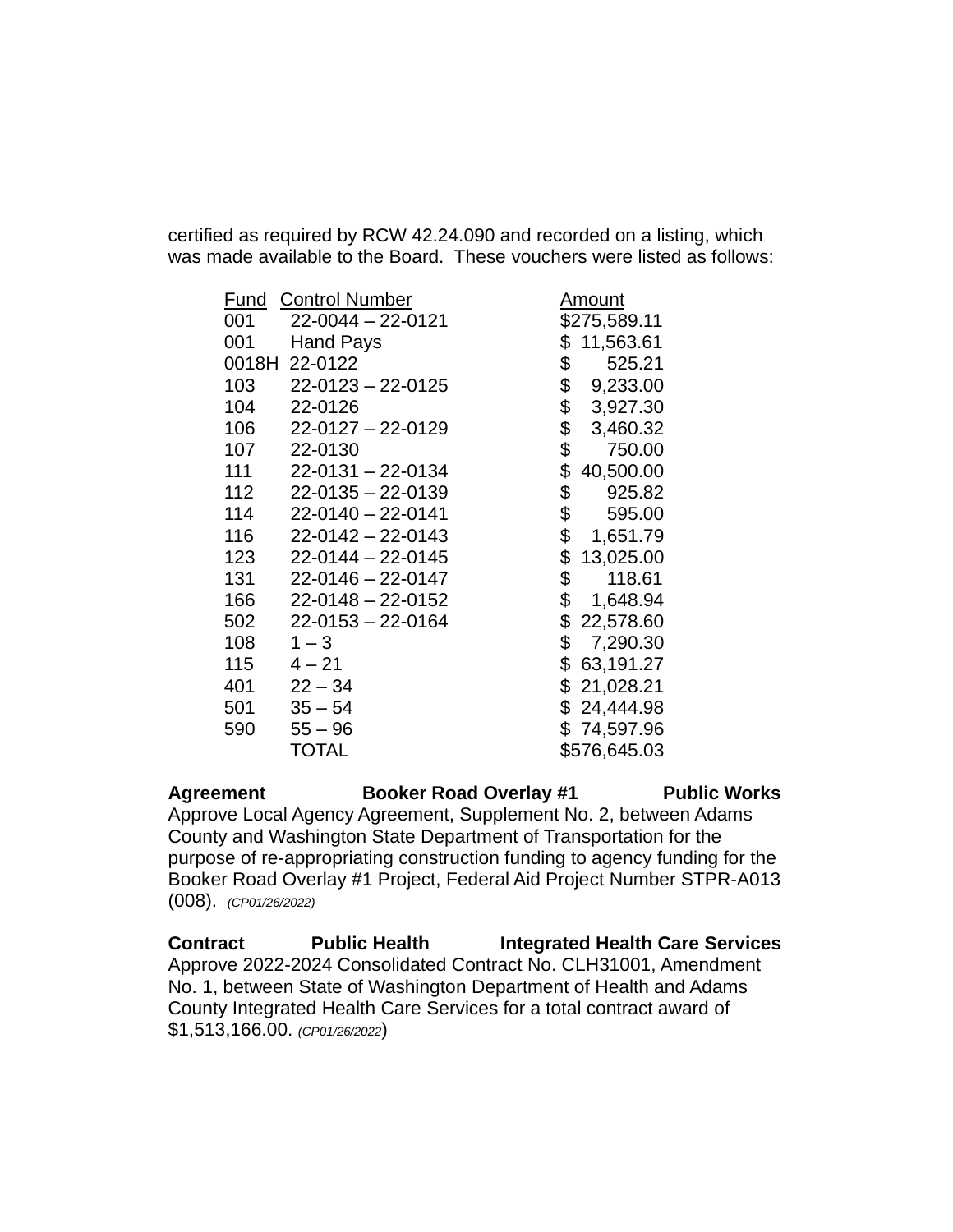**Resolution No. R-004-2022 Cancel Uncollectable Taxes Treasurer** Approve Resolution No. R-004-2022 In the Matter of Cancelling Taxes Assessed Upon Personal Property Pursuant to RCW 84.56.240. *(CP01/26/2022)*

Set Public Hearing Update to Code Building Department Approve setting a Public Hearing for March 1, 2022 at 1:30 p.m. to consider an Ordinance to Update Adams County Code Chapter 8.12 – Fireworks, and to authorize the Clerk to publish said notice. *(CP01/26/2022)*

## **Correspondence**

Refunds per RCW 84.69.020

Treasurer Meise filed, pursuant to RCW 84.69.020, a report to the county legislative authority a list of all refunds made under this section.

## **Board Discussion/Decision Items**

**Department Update Amalia Perez Human Resources** Human Resource Manager Perez provided departmental updates as well as current projects.

## **Road Levy Certification Community Community Road Levy Certification Community Community Public Works**

Commissioner Blankenship moved, Thompson seconded, to authorize the Chairman to sign the 2021 County Road Levy Certification. **Motion carried.**

## **Hampton Parcel Prosecutor**

The Board provided consensus authorization for Prosecutor Flyckt to communicate with Attorney Timothy Koglin, representing Cindy Collins, indicating the County's position is that Ms. Collins' parcel (Adams County Parcel #2100450970794) is more or less a part of Cemetery Road and that the County has no desire to prevent any resident from accessing their land.

## **Other Business – None**

## **Executive Session – None**

## **Adjournment @ 12:28 p.m.**

Submitted: s/Patricia J. Phillips, CMC Clerk of the Board